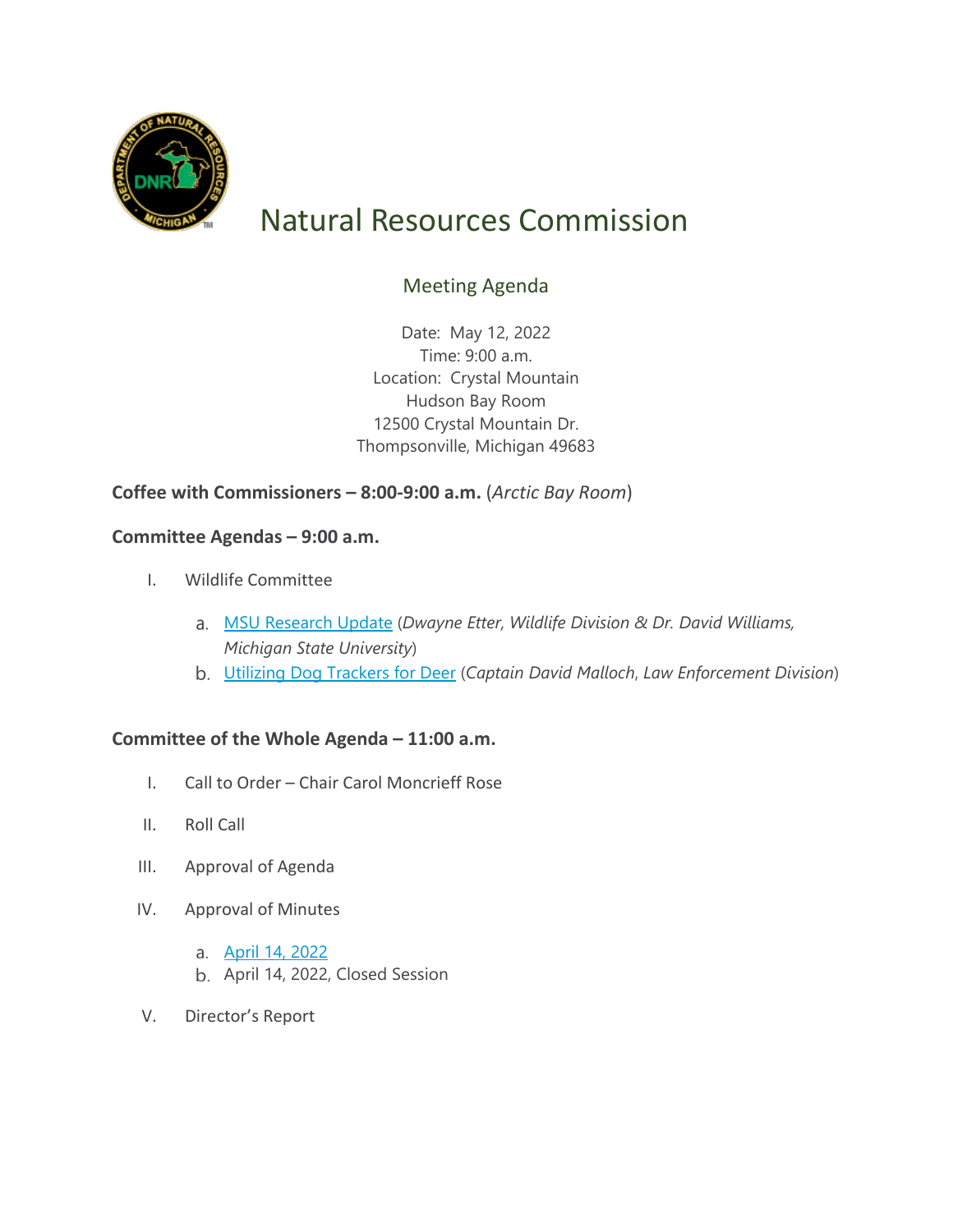Natural Resources Commission May 12, 2022 Page 2

- a. Recognition of Former Commissioners
	- i. Vicki Pontz
	- ii. Chris Tracy
	- iii. John Walters
- [Furtakers of America](https://gcc02.safelinks.protection.outlook.com/?url=https%3A%2F%2Fwww.furtakersofamerica.com%2Fcollege.html&data=04%7C01%7CParmaleeB1%40michigan.gov%7Cd320433ce19145c232ca08da1ee423f1%7Cd5fb7087377742ad966a892ef47225d1%7C0%7C0%7C637856262440434623%7CUnknown%7CTWFpbGZsb3d8eyJWIjoiMC4wLjAwMDAiLCJQIjoiV2luMzIiLCJBTiI6Ik1haWwiLCJXVCI6Mn0%3D%7C3000&sdata=WKiwvn5aIQTxBQjpOXdIR09mypN3bf9TXHz8sBFX8x8%3D&reserved=0) Trappers College Award (*Mark Spencer, President, and Dale Hendershot, Michigan Trappers and Predator Callers Association*)

#### **10 MINUTE BREAK**

- [Land Use Order of the Director Amendment Nos. 2-5](https://www.michigan.gov/dnr/-/media/Project/Websites/dnr/Documents/Boards/NRC/2022/May-2022/LUOD_May_2022.pdf) (*Nicole Hunt, Parks and Recreation Division*)
- [Deer Harvest Reporting](https://www.michigan.gov/dnr/-/media/Project/Websites/dnr/Documents/Boards/NRC/2022/May-2022/Stewart_Deer_Harvest.pdf) (*Chad Stewart, Wildlife Division*)
- [Legislative Report](https://www.michigan.gov/dnr/-/media/Project/Websites/dnr/Documents/Boards/NRC/2022/May-2022/5_LegReport_2022.pdf) (*Informational Item*)

#### **BREAK FOR LUNCH – RETURN AT 1:00 p.m.**

- VI. Public Comment [NRC Public Appearance Guidelines](http://www.michigan.gov/documents/dnr/Public_Appearance_Guidelines_6.19.19_669545_7.pdf)
	- 5 Minute Comment
		- i. Erik Schnelle, National Deer Association Deer Regulations and CWD Management
		- ii. Alan Havens Deer Regulations
		- iii. Arnold Harrison Deer Regulations
		- iv. Richard P. Smith, Deer Hunters for Responsible UP Deer Management UP Deer Harvest Regulations
	- 3 Minute Comment
		- i.
- VII. New Business
	- a. Director's Orders
		- i. Director's Letter [Discounted Private and Public Land Antlerless Deer](https://www.michigan.gov/dnr/-/media/Project/Websites/dnr/Documents/Boards/NRC/2022/May-2022/Approved_Directors_Letter_Discount_487.pdf)  [Licenses in Deer Management Unit 487](https://www.michigan.gov/dnr/-/media/Project/Websites/dnr/Documents/Boards/NRC/2022/May-2022/Approved_Directors_Letter_Discount_487.pdf)
		- ii. [Interim Order of the Director Amendment No. 1 of 2022](https://www.michigan.gov/dnr/-/media/Project/Websites/dnr/Documents/Boards/NRC/2022/May-2022/Approved_01IO2022.pdf) [Field Dog Trials and Dog Training Using Captive-raised Birds at the Ionia](https://www.michigan.gov/dnr/-/media/Project/Websites/dnr/Documents/Boards/NRC/2022/May-2022/Approved_01IO2022.pdf)  [Recreation Area Prohibited](https://www.michigan.gov/dnr/-/media/Project/Websites/dnr/Documents/Boards/NRC/2022/May-2022/Approved_01IO2022.pdf)
		- iii. [State Land Review Recommendations Group 4](https://www.michigan.gov/dnr/-/media/Project/Websites/dnr/Documents/Boards/NRC/2022/May-2022/Signed_Group_4.pdf) FOR ACTION
		- iv. [Land Use Order of the Director Amendment No. 2 of 2022](https://www.michigan.gov/dnr/-/media/Project/Websites/dnr/Documents/Boards/NRC/2022/May-2022/Signed_LUOD_2_of_2022.pdf) [Designated dark sky preserve, state park lands; allowable conduct](https://www.michigan.gov/dnr/-/media/Project/Websites/dnr/Documents/Boards/NRC/2022/May-2022/Signed_LUOD_2_of_2022.pdf)
		- v. [Land Use Order of the Director Amendment No. 3 of 2022](https://www.michigan.gov/dnr/-/media/Project/Websites/dnr/Documents/Boards/NRC/2022/May-2022/Signed_LUOD_3_of_2022.pdf) [North Higgins Lake State Park and Ralph A. MacMullan Conference Center](https://www.michigan.gov/dnr/-/media/Project/Websites/dnr/Documents/Boards/NRC/2022/May-2022/Signed_LUOD_3_of_2022.pdf)  [Prohibited Conduct](https://www.michigan.gov/dnr/-/media/Project/Websites/dnr/Documents/Boards/NRC/2022/May-2022/Signed_LUOD_3_of_2022.pdf)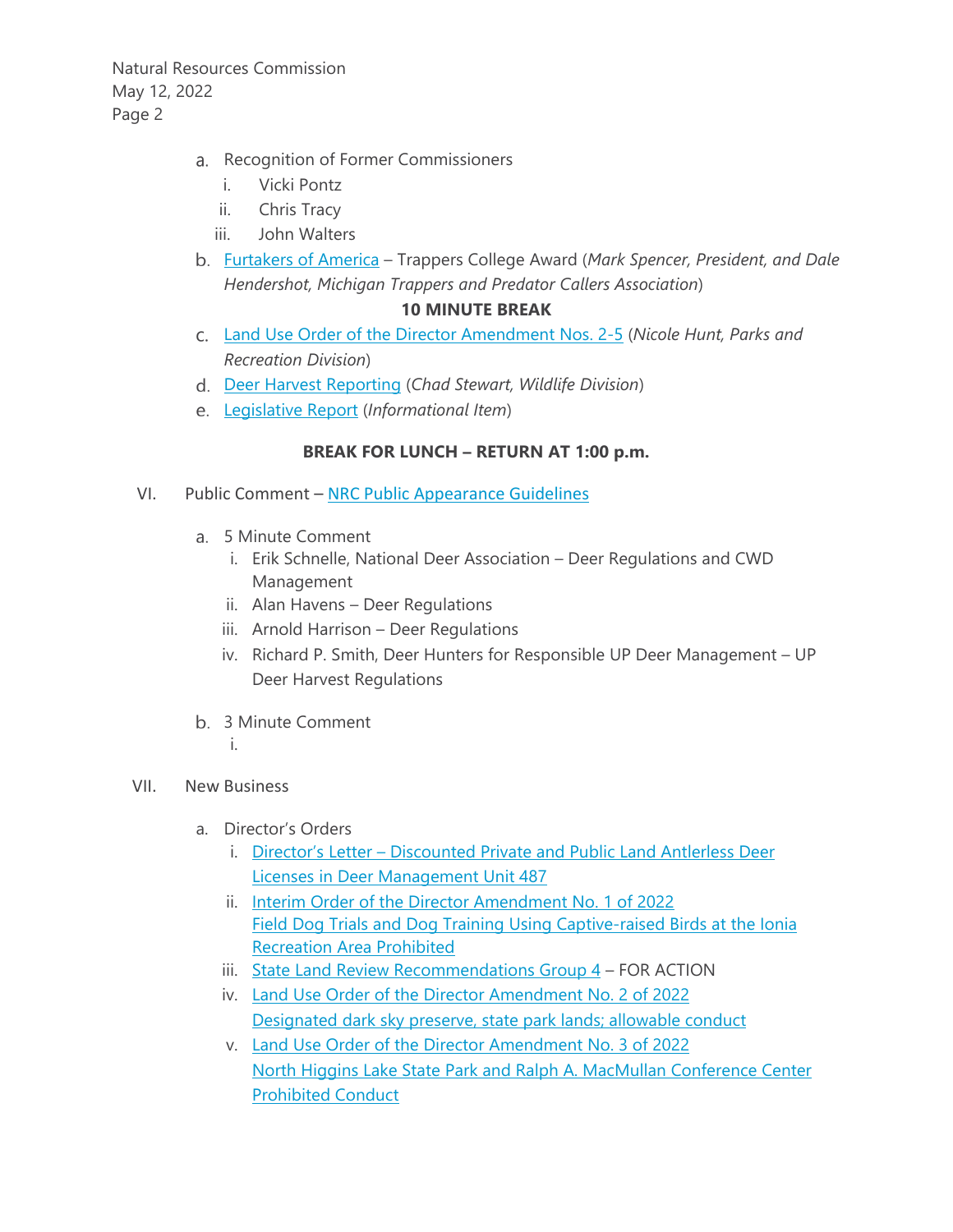Natural Resources Commission May 12, 2022 Page 3

- vi. [Land Use Order of the Director Amendment No. 4 of 2022](https://www.michigan.gov/dnr/-/media/Project/Websites/dnr/Documents/Boards/NRC/2022/May-2022/Signed_LUOD_4_of_2022.pdf) [State Parks and Recreation Areas, prohibited conduct](https://www.michigan.gov/dnr/-/media/Project/Websites/dnr/Documents/Boards/NRC/2022/May-2022/Signed_LUOD_4_of_2022.pdf)
- vii. [Land Use Order of the Director Amendment No.](https://www.michigan.gov/dnr/-/media/Project/Websites/dnr/Documents/Boards/NRC/2022/May-2022/Signed_LUOD_5_of_2022.pdf) 5 of 2022 [Boating Access Sites and Harbors Uses](https://www.michigan.gov/dnr/-/media/Project/Websites/dnr/Documents/Boards/NRC/2022/May-2022/Signed_LUOD_5_of_2022.pdf)
- b. Land Transactions
	- i. [Sale of Surplus DNR-Managed Land](https://www.michigan.gov/dnr/-/media/Project/Websites/dnr/Documents/Boards/NRC/2022/May-2022/Signed_20210284.pdf) Forest Resources [Division, Chippewa](https://www.michigan.gov/dnr/-/media/Project/Websites/dnr/Documents/Boards/NRC/2022/May-2022/Signed_20210284.pdf) County [Land Transaction Case #20210284](https://www.michigan.gov/dnr/-/media/Project/Websites/dnr/Documents/Boards/NRC/2022/May-2022/Signed_20210284.pdf)
	- ii. [Conveyance of DNR-Managed Land for Public Use](https://www.michigan.gov/dnr/-/media/Project/Websites/dnr/Documents/Boards/NRC/2022/May-2022/Signed_20220010.pdf) [Forest Resources](https://www.michigan.gov/dnr/-/media/Project/Websites/dnr/Documents/Boards/NRC/2022/May-2022/Signed_20220010.pdf) Division, Antrim County [Land Transaction Case #20220010](https://www.michigan.gov/dnr/-/media/Project/Websites/dnr/Documents/Boards/NRC/2022/May-2022/Signed_20220010.pdf)
	- iii. [Exchange of State Parks and Recreation Land](https://www.michigan.gov/dnr/-/media/Project/Websites/dnr/Documents/Boards/NRC/2022/May-2022/Signed_20190015.pdf) Wildlife [Division, Saginaw County](https://www.michigan.gov/dnr/-/media/Project/Websites/dnr/Documents/Boards/NRC/2022/May-2022/Signed_20190015.pdf) [Saginaw County Parks and Recreation Land Exchange](https://www.michigan.gov/dnr/-/media/Project/Websites/dnr/Documents/Boards/NRC/2022/May-2022/Signed_20190015.pdf) [Land Transaction Case #20190015](https://www.michigan.gov/dnr/-/media/Project/Websites/dnr/Documents/Boards/NRC/2022/May-2022/Signed_20190015.pdf)
	- iv. [Exchange of State Parks and Recreation Land](https://www.michigan.gov/dnr/-/media/Project/Websites/dnr/Documents/Boards/NRC/2022/May-2022/Signed_20210258.pdf) [Parks and Recreation Division, Ionia County](https://www.michigan.gov/dnr/-/media/Project/Websites/dnr/Documents/Boards/NRC/2022/May-2022/Signed_20210258.pdf) [City of Belding Land Exchange](https://www.michigan.gov/dnr/-/media/Project/Websites/dnr/Documents/Boards/NRC/2022/May-2022/Signed_20210258.pdf) [Land Transaction Case #20210258](https://www.michigan.gov/dnr/-/media/Project/Websites/dnr/Documents/Boards/NRC/2022/May-2022/Signed_20210258.pdf)
	- v. [Acquisition of State Managed Land](https://www.michigan.gov/dnr/-/media/Project/Websites/dnr/Documents/Boards/NRC/2022/May-2022/Signed_20210230.pdf) [Wildlife Division, Saginaw](https://www.michigan.gov/dnr/-/media/Project/Websites/dnr/Documents/Boards/NRC/2022/May-2022/Signed_20210230.pdf) County [The Demand](https://www.michigan.gov/dnr/-/media/Project/Websites/dnr/Documents/Boards/NRC/2022/May-2022/Signed_20210230.pdf) Tract [Land Transaction Case #20210230](https://www.michigan.gov/dnr/-/media/Project/Websites/dnr/Documents/Boards/NRC/2022/May-2022/Signed_20210230.pdf)
- c. NRC/Director Orders
	- i. [Wildlife Conservation Order Amendment No. 4 of 2022](https://www.michigan.gov/dnr/-/media/Project/Websites/dnr/Documents/Boards/NRC/2022/May-2022/Signed_04WCO2022.pdf) [Deer Harvest Reporting](https://www.michigan.gov/dnr/-/media/Project/Websites/dnr/Documents/Boards/NRC/2022/May-2022/Signed_04WCO2022.pdf)
- VIII. Old Business
	- Director's Orders None
	- b. NRC/Director Orders
		- i. [Fisheries Order 253.22A](https://www.michigan.gov/dnr/-/media/Project/Websites/dnr/Documents/Boards/NRC/2022/May-2022/Signed_FO_25322A.pdf) [Great Lakes and Great Lakes Connecting Waters -](https://www.michigan.gov/dnr/-/media/Project/Websites/dnr/Documents/Boards/NRC/2022/May-2022/Signed_FO_25322A.pdf) Trout and Salmon **[Regulations](https://www.michigan.gov/dnr/-/media/Project/Websites/dnr/Documents/Boards/NRC/2022/May-2022/Signed_FO_25322A.pdf)**
	- IX. Committee Report
	- X. Commissioner Comments